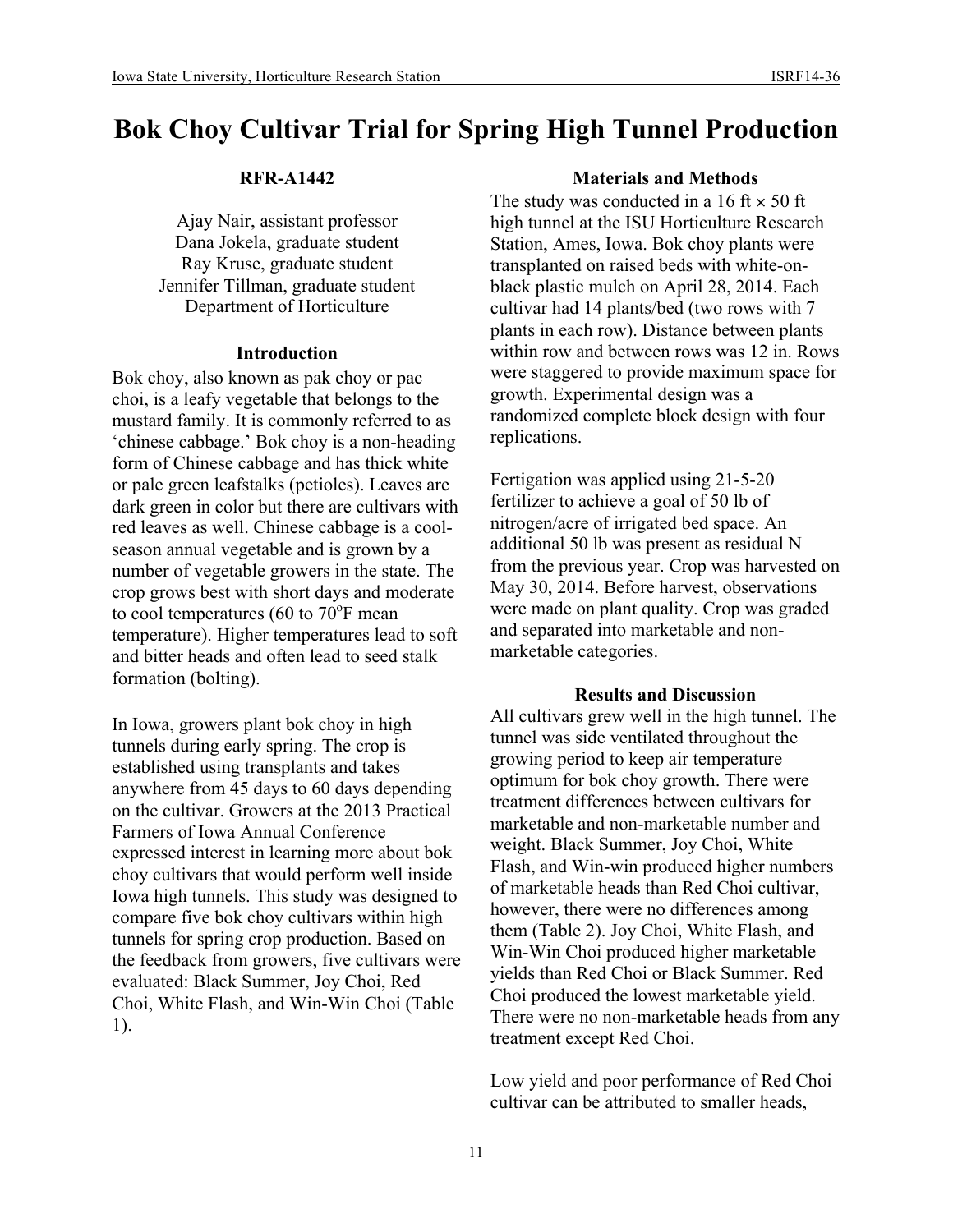tendency to bolt, and susceptibility to insect pests. Almost 15 percent of Red Choi plants were bolting at the time of harvest. This reduces marketability and has the potential to affect eating quality. The Red Choi plants had the tendency to wilt at a faster pace than other cultivars tested in this study. Black Summer and Red Choi had pale green petioles and the rest had white petioles. Petioles were widest in Win-Win Choi cultivar. Given the increase in direct market sales of vegetables through Community Supported Agriculture, farmers

markets, and farm stands, there is huge potential for growers to diversify leafy green production. Crops such as bok choy are easy to grow and manage, and can be a valuable addition to the limited number of leafy greens grown in Iowa.

### **Acknowledgements**

We would like to thank Nick Howell and the 2014 farm crew for their assistance with this project.

**Table 1. Yield response of bok choy cultivars grown at the Horticulture Research Station, Ames, IA in 2014.\***

|                     | Marketable  |                   | Non-marketable |             |
|---------------------|-------------|-------------------|----------------|-------------|
| Treatment           | Number      | Weight (kg)       | Number         | Weight (kg) |
| <b>Black Summer</b> | **<br>14 a` | 3.56 <sub>b</sub> |                |             |
| Joy Choi            | 14 a        | 4.95a             |                |             |
| Red Choi            | 11 b        | 1.78c             |                | 2.33        |
| White Flash         | 14 a        | 4.74 a            |                |             |
| Win-Win Choi        | 14 a        | 4.45 a            |                |             |

\* Each treatment was replicated four times and had 14 plants/replication.

\*\*Mean separation within columns by Fisher's protected LSD ( $P \le 0.05$ ). Means followed by different alphabets are statistically significant.